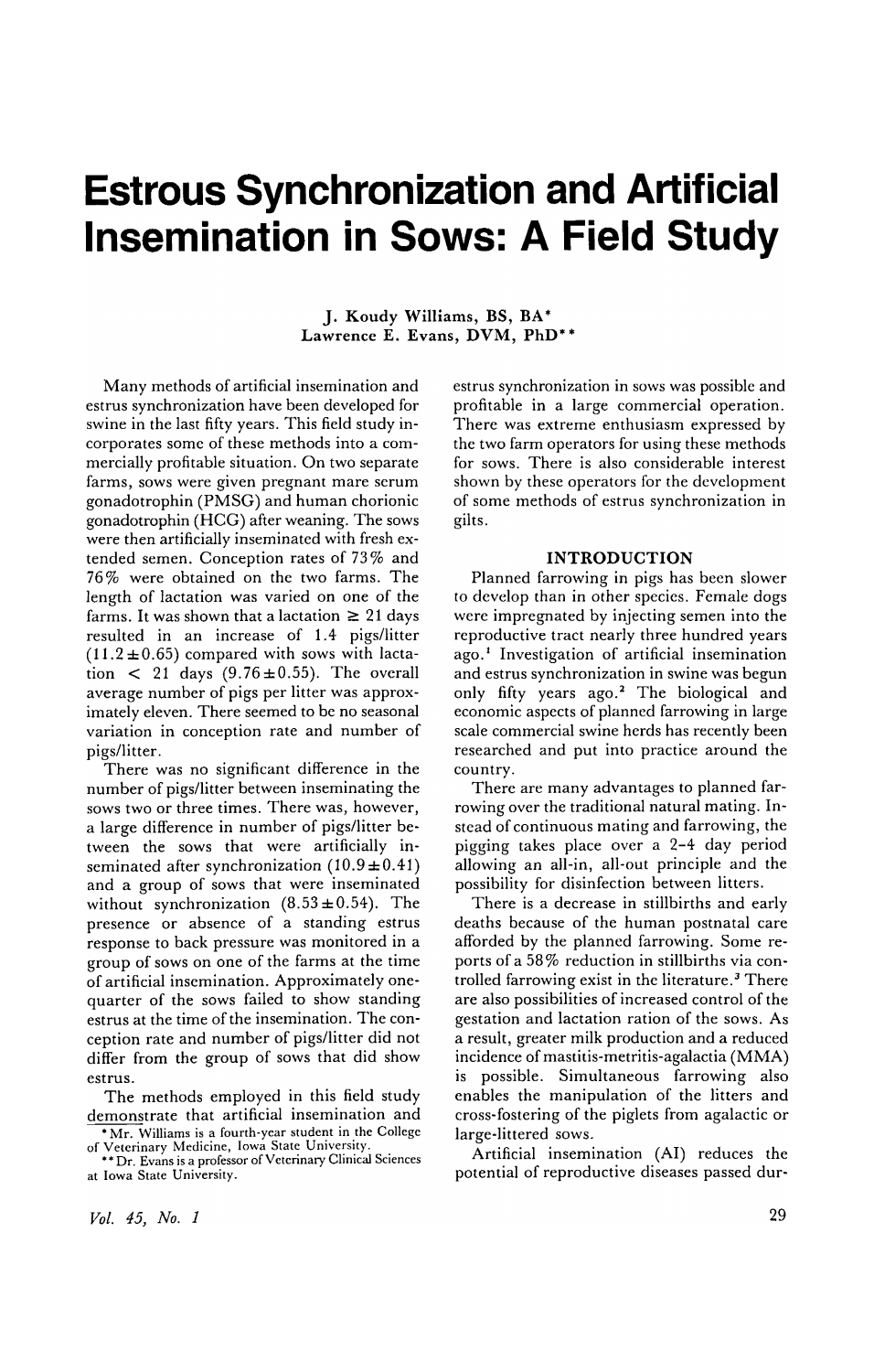ing coitus. AI can also increase the amount of genetic material a good boar can pass along in its lifetime. The amount of work involved with natural pen mating and the guess work of boar fertility are greatly reduced by AI.

Methods of semen collection, evaluation, dilution, insemination equipment, insemination techniques, time of insemination, and conception rates obtained with diluted boar semen were described in  $1956^2$  and  $1957^3$ .

Many methods of semen collection have been developed for boars. Some of the earliest methods involved using an artificial vagina, jumper sows, ovariectomized teaser gilts, as well as electroejaculation.<sup>4,5</sup> The gloved hand technique using a dummy or a jumper sow is a widely used method of collecting semen. This technique involves training a boar to mount a dummy or teaser sow. When the boar extends its penis it is grasped with a gloved hand and digital pressure is applied, mimicking the cervical constriction of the sow. Pressure on the penis is thought to be one of the primary stimuli to ejaculation.<sup>4</sup> It takes about seven days for an inexperienced boar to be trained to mount a phantom and ejaculate freely.<sup>6</sup> Some boars take longer, and patience is the key word in training.

Boars collected from two to three times per week give maximum semen production.<sup>1</sup> Many commercial operations will collect boars every four to five days. An average ejaculate using a well-trained mature boar at a four to five day interval is  $20-100 \times 10^9$  spermatozoa and 200-400 ml of semen. <sup>I</sup>

It is recommended that  $2-10 \times 10^9$  spermatozoa be used per insemination in sows. 7 An insemination volume of 30-50 ml is generally considered necessary to initiate the uterine contractions and optimum sperm transport. 8 Most commercial operations use between 50-100 mls. <sup>8</sup>

Many types of liquid semen extenders have been developed. Extenders must afford protection against temperature and pH changes, provide nutrients, be of proper osmotic pressure, inhibit bacterial growth, and provide volume for multiple inseminations. 9 Most diluents currently used in swine artificial insemination are essentially based on glucose with various buffers added (citrate, bicarbonate, or milk). Potassium is added to the solution if sodium bicarbonate or citrate is used as the buffer.<sup>9</sup> Sometimes egg yolk or milk proteins are added as a protein source but do not appear to be essential.<sup>9</sup> Long term storage of boar semen requires liquid nitrogen freezing.

Artificial insemination and its efficacy in regards to conception rate and litter size has been of great interest to commercial producers. Farrowing rates using artificial insemination have not been consistently good. The Association for Swedish Livestock Breeding & Production reported a 66.2 % conception rate in 50,351 sows using a single insemination of  $2 \times 10^9$  spermatozoa in 50 ml fluid. There were 11.2 pigs born per litter. Artificial insemination of gilts in this same study showed  $60.5\%$ conception rate and 9.1 pigslIitter. The semen used in this study was fresh extended semen used within three days of collection. 10 Using a glucose skim milk diluent with  $5 \times 10^9$  spermatozoa/dose and double mating, Koh obtained an overall farrowing rate of 79.9%.<sup>11</sup>In a field study using fresh extended semen Johnson obtained a 79.1 % conception rate and 10.6 pigs/litter.<sup>12</sup> Using 50 ml/insemination of a glucose-milk extender and double mating 24 hrs and 36 hrs after the onset of estrus, Pursel obtained a conception rate of 53 % and 9.1 pigs per litter.<sup>13</sup>

Heat detection and the time of insemination are very important and are largely responsible for the variability in the artificial insemination results. Vulvar swelling, the "standing reaction" to back pressure, and "ear popping" have been used to detect estrus. The amount of vulvar swelling alone is unreliable.<sup>7</sup> The presence or absence of the standing reaction to back pressure is, however, a reliable and greatly used technique to detect estrus. A decrease in conception of 20-30% has been reported in sows not showing a standing reaction when they were compared with a similar group of sows showing a standing reaction. All sows were artificially inseminated 7 days after weaning.<sup>14</sup>

Sexual receptivity lasts an average of 53 hrs in sows, whereas this time is 6-12 hrs shorter in gilts. 14 Ova are released 38-42 hrs after the onset of estrus.<sup>9,14</sup> The general recommendation is to inseminate twice, once 12 hrs after the onset of estrus and then 12 hrs later.<sup>10</sup> Reports of a 10-15 % increase in conception rate and a 15% increase in number of pigs/litter have been recorded using this schedule when compared with other schedules.<sup>15</sup>

Along with the development of artificial insemination there has been interest in controlling estrus and ovulation in the pig. Such a development would lead to a wider use of ar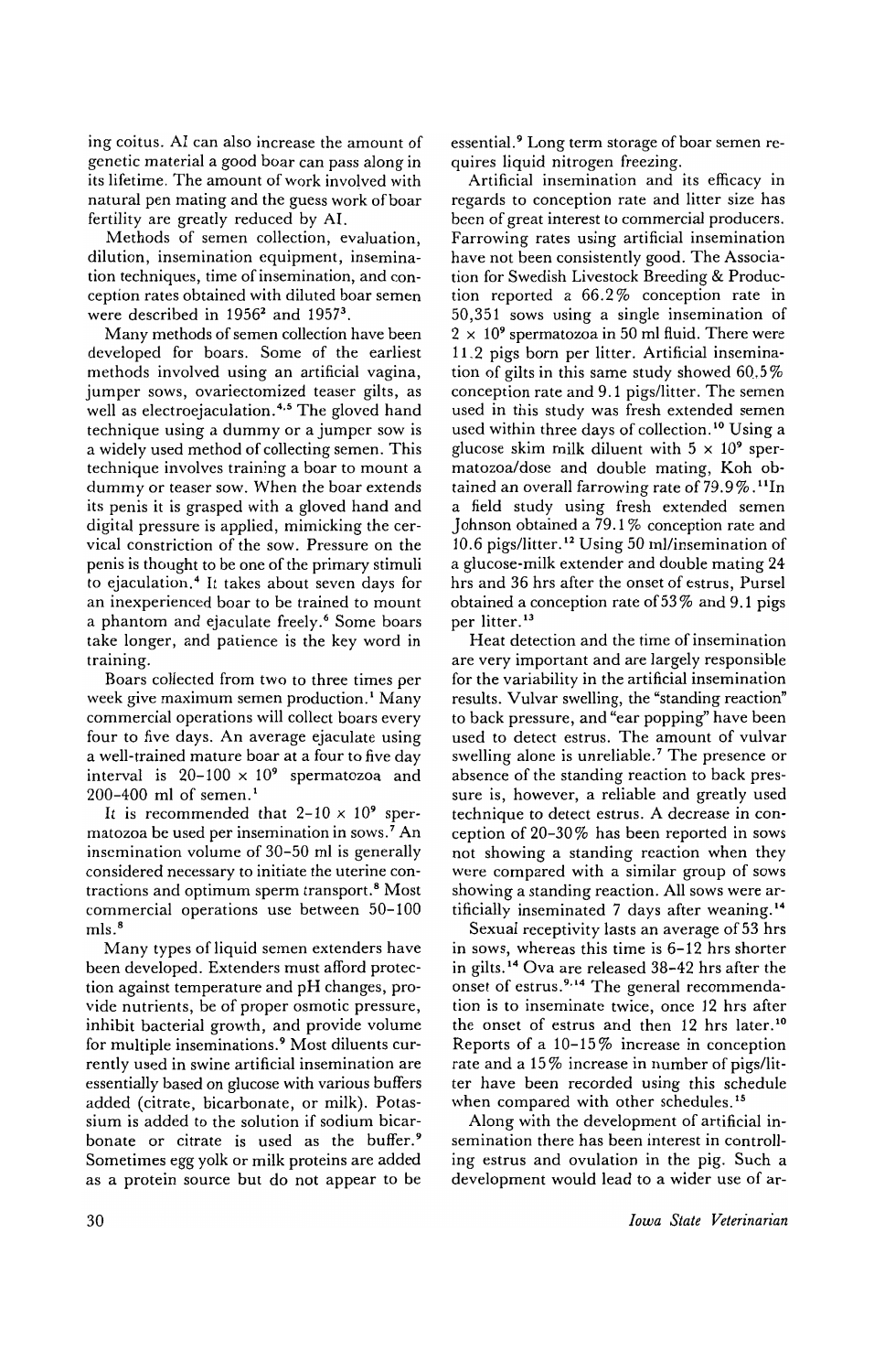tificial insemination in the pig since the difficulties of heat detection and the economic loss through poorly timed inseminations would be lessened. In order to be economically feasible, researchers have searched for estrus control methods that do not decrease litter size or fertility and are themselves affordable procedures.

There are several methods of estrus synchronization that have been developed over the years. One such method is to synchronize sows by synchronized weaning. While nursing, the sows are usually anestrus. Once the piglets are weaned, estrus usually occurs in 4-7 days if lactation was  $\geq$  21 days and after 7 days if lactation was less than 21 days. It has also been demonstrated that maximum productivity (number of pigs/sow/year) occurs if the pigs are weaned at 21-28 days of age. <sup>16</sup>

The other methods of synchronizing estrus and ovulation is by means of hormonal control. These methods involve suppressing the release of gonadotrophins and thereby delaying estrus, hastening estrus by inducing regression of the corpora lutea, or inducing follicular development and ovulation by the use of gonadotrophins.<sup>17,18,19,20,21,22</sup>

Progesterone and synthetic progestogens act by suppressing the estrus cycle when administered either orally or by injection. The problem with these products has been poor synchronization of estrus, low fertility, the formation of cystic follicles, and reduced litter size. '7 Newer, orally active progestogens (exampleallyl trenbolone) have reportedly controlled the time of estrus in pigs without producing follicular cysts or reducing fertility. 18.19

Another method of synchronizing pigs is to take advantage of the fact that estrogenic compounds in the pig are luteotrophic. Estradiol benzoate, when given parenterally on days 11-14 of the estrous cycle, produce a pseudopregnancy. Prostaglandin  $F_{2\alpha}$  (PGF<sub>2 $\alpha$ </sub>) is then given to interrupt the pseudo-pregnancy and the sows return to heat in 4-7 days.<sup>20</sup> Prostaglandins are not luteolytic in the pig until after day 11 or 12 of the cycle and so are not a practical means of synchronizing estrus in randomly cycling animals. 21 They may be used to produce regression of corpora lutea in pseudopregnant and pregnant animals. <sup>21</sup>

Pituitary gonadotrophic preparations, pregnant mare serum gonadotrophin (PMSG) and human chorionic gonadotrophin (HCG), have been used to induce follicular growth and

ovulation. They have been used in prepuberal gilts during the luteal and follicular phase, the cycling animal in anestrus, in lactating or early weaned sows, and following the suppression of the estrus cycle with other exogenous hormones.<sup>18,20,21</sup> The time of ovulation can be controlled by injection of HCG 48-96 hrs after PMSG. This combination has been used in several situations. It has been used following inhibition or suppression of estrus with oral progestogens.<sup>18,19</sup> The PMSG-HCG combination has also been used in lactating sows by injecting PMSG on the day of weaning and injection of HCG 80-96 hrs later.<sup>23</sup> Litter size using the PMSG-HCG combination has not consistently been increased. In fact, there have been reports of no change or a slight decrease in number of pigs per litter.<sup>22</sup>

#### MATERIALS AND METHODS

This was a field study using a combination of documented methods. It was a commercially realistic study in that lay persons were performing the artificial insemination, giving the hormone injections and managing the herd. There was, however, professional guidance.

Artificial insemination and synchronization of sows was performed on two farms. One farm used Yorkshire sows (York) and the other farm used Yorkshire cross Hampshire sows (York-Hamp).

The protocol for estrus synchronization on both farms consisted of the following:

- 1. PMSG (1,000 I. U. injected subcutaneously 8-12 hrs following weaning).
- 2. HCG (500 I.U. injected intramuscularly 72 hrs after the PMSG injection).
- 3. Artificially inseminate (twice) 24 hrs and 36 hrs after the HCG injection.
- 4. Sows were inseminated even if not showing signs of standing estrus.

In the York-Hamp operation, twenty-eight sows included in this study were not treated with gonadotrophin but were artificially inseminated at first heat (approx. 4-7 days) after weaning.

The PMSG used on the two farms was produced at a local veterinary practice. The process involved collecting serum from pregnant mares between 45 and 60 days of pregnancy. The serum was freeze-dried and a sample from each mare sent to a laboratory for assay. Appropriate dilutions were then made and the

*Vol.* 45, *No. 1*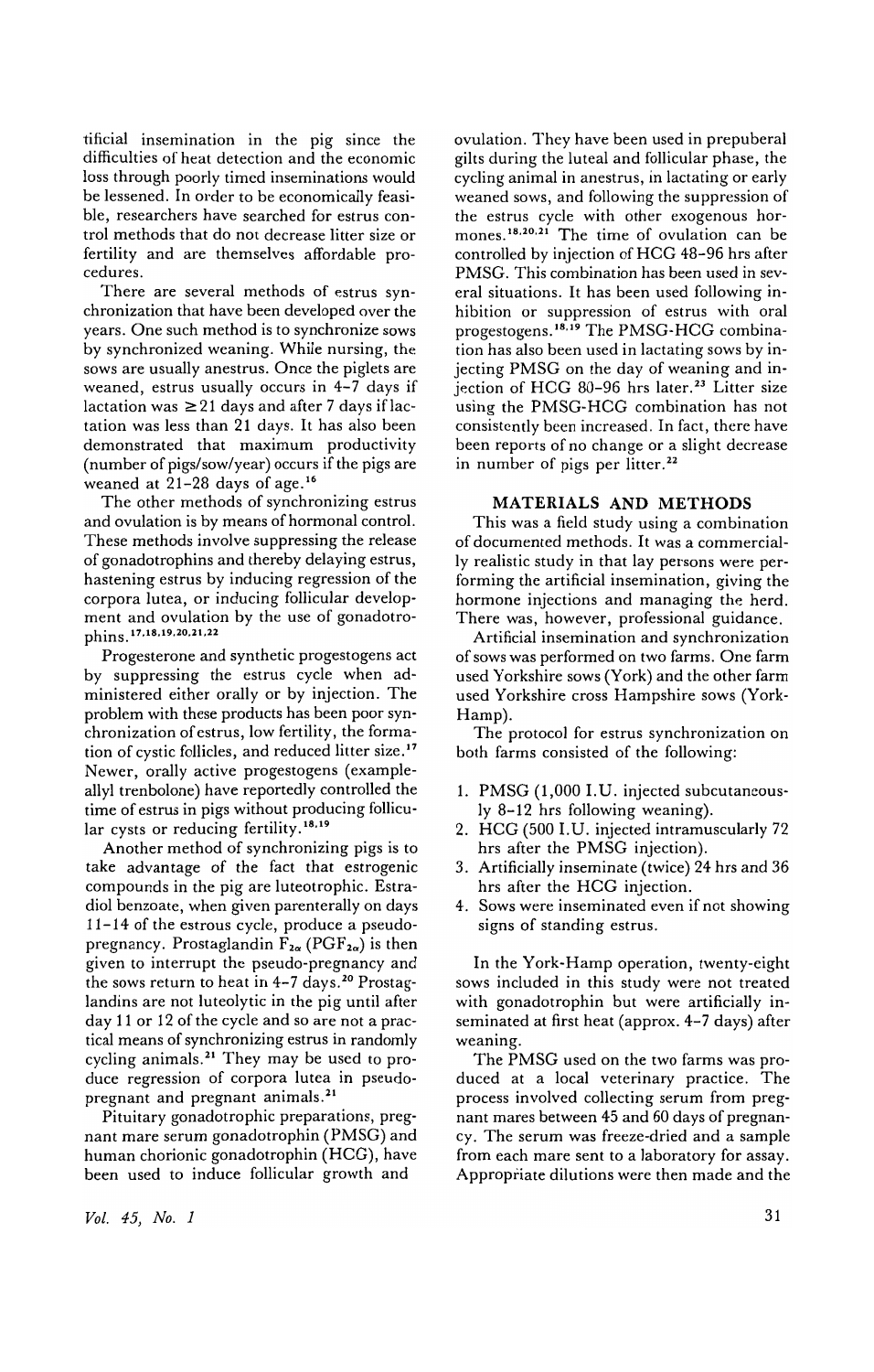PMSG was dispensed to the producers. The human chorionic gonadotrophin was purchased by the two farms involved in this study.

Data was collected from the York farmer over a nine-month period (3/15/82-9/6/82) and consisted of conception rates on 285 sows. Any seasonal variation in conception rate was also noted. Litter size and the effect of lactation length was recorded on 92 of these sows.

Data was collected from the York-Hamp farm over a six-month period (9/18/81-4/21/82) and consisted of conception rate and litter size from 85 sows using artificial insemination and synchronization. Data was collected on 40 of these sows in regards to the number showing estrus at the time of insemination, their conception rates, and litter size versus those that did not show estrus at the time of insemination. Any seasonal variation was noted in conception rate and litter size. In this same time period, data was also collected on 28 sows that were artificially inseminated but not given gonadotrophins. Estrus was determined by the standing reaction to back pressure in the presence of a boar. The presence of estrus was determined at both the first and second insemination. The boar was kept in an adjacent pen while thc sows were allowed nose to nose contact with the boar. A positive response was considered to be those sows that would stand motionless when pressure was applied with the hands to the lumbar area of the sow.

The semen used on the York farm was collected there from boars trained to jump a phantom. A gloved hand technique was used to collect these boars. The semen was evaluated for motility and morphology. The farm operator made a wet mount of the fresh semen to evaluate motility. Acceptable motility was considered to be  $\geq 70\%$  sperm with progressive movement. Morphology was evaluated with a live-dead stain. An acceptable limit was  $\geq 70\%$ normal spermatozoa. The semen was extended with skim milk that had been heated to 92°C for five minutes and then cooled to 37°C. The fresh semen was then extended to a final concentration of  $2.5 \times 10^9$  sperm in 100 ml of fluid. Most boars were able to cover 10-15 sows.

Fresh semen for the York-Hamp farm was purchased from a nearby commercial company. The company sells fresh-extended and frozen boar semen. The quality controls (motility and morphology) were similar to those used on the York farm. The semen was extended with a patented glucose-skim milkantibiotic solution. This final concentration was approximately  $2 \times 10^9$  sperm in 100 ml of extender.

On both farms, the semen was collected and used the same day. On the York farm, semen was collected, examined, extended and used within one hour. On the York-Hamp farm, one of the farm operators drove to the boar stud in the morning to pick up the fresh extended semen, then returned to the farm and used the semen within four hours. Both farms used a pipette with a  $30^{\circ}$  bend in the distal end to inseminate the sows. The pipettes were advanced with the bend directed dorsally until well into the vagina. The pipette was then rotated 180° and advanced into the cervix. The semen was not always released into the uterus. Sometimes the semen was released into the cervical folds and sometimes at the external os of the cervix. The semen was released from a squeeze bottle attached to the pipette over a 5 minute period. While the semen was gently squeezed through the pipette, the cervix was stimulated by short in and out movements of the pipette. A fresh pipette and squeeze bottle was used on each sow.

Statistical analysis was performed on the data obtained in this study. The standard deviation of the mean, the mean, and standard error were computed when necessary. When significance

| . .<br>٠<br>۰ |  |
|---------------|--|
|---------------|--|

|                                   |         |      | No.                     |                                        |          |
|-----------------------------------|---------|------|-------------------------|----------------------------------------|----------|
|                                   |         | No.  | returned                | No.                                    | %        |
|                                   |         |      |                         |                                        |          |
| Group                             | Date AI | Head | to estrus               | farrowed                               | farrowed |
|                                   |         |      |                         |                                        |          |
| E                                 | 3/15    | 9    | 3                       | 6                                      | 67       |
| G                                 | 3/26    | 12   | $\overline{\mathbf{2}}$ | 10                                     | 83       |
| Н                                 | 4/2     | 13   | 10                      | 3                                      | 23       |
| I                                 | 4/12    | 14   | $\frac{2}{4}$           | $\begin{array}{c} 12 \\ 7 \end{array}$ | 86       |
|                                   | 4/19    | 11   |                         |                                        | 64       |
| $\frac{\text{J}}{\text{K}}$       | 4/26    | 10   | $\overline{4}$          | 6<br>7                                 | 60       |
|                                   | 5/3     | 9    | $\overline{\mathbf{2}}$ |                                        | 78       |
|                                   | 5/10    | 6    | 0                       | 6                                      | 100      |
|                                   | 5/17    | 13   |                         |                                        | 69       |
|                                   | 5/24    | 8    | $^4_6$                  | 9<br>27<br>6                           | 25       |
|                                   | 5/31    | 8    | $\mathbf{1}$            |                                        | 88       |
|                                   | 6/7     | 9    | 3                       |                                        | 67       |
|                                   | 6/14    | 12   | 5                       | $\overline{7}$                         | 58       |
|                                   | 6/21    | 12   | $\bf{0}$                | 12                                     | 100      |
|                                   | 6/28    | 14   | $\mathbf{1}$            | 13                                     | 93       |
|                                   | 7/5     | 10   | 1                       | 9                                      | 90       |
|                                   | 7/12    | 14   | 6                       | 8                                      | 57       |
|                                   | 7/19    | 16   |                         | 10                                     | 63       |
|                                   | 7/26    | 12   |                         | 10                                     | 83       |
|                                   | 8/2     | 9    |                         | 7                                      | 78       |
|                                   | 8/9     | 14   |                         | 9                                      | 64       |
|                                   | 8/16    | 13   |                         | 11                                     | 85       |
| L M N O P Q R S T U V W X Y Z A B | 8/23    | 9    | 622521                  | 8                                      | 89       |
| C                                 | 8/30    | 14   |                         | 11                                     | 79       |
| D                                 | 9/6     | 14   | $\frac{3}{2}$           | 12                                     | 86       |
| Total                             |         | 285  | 77                      | 208                                    | 73%      |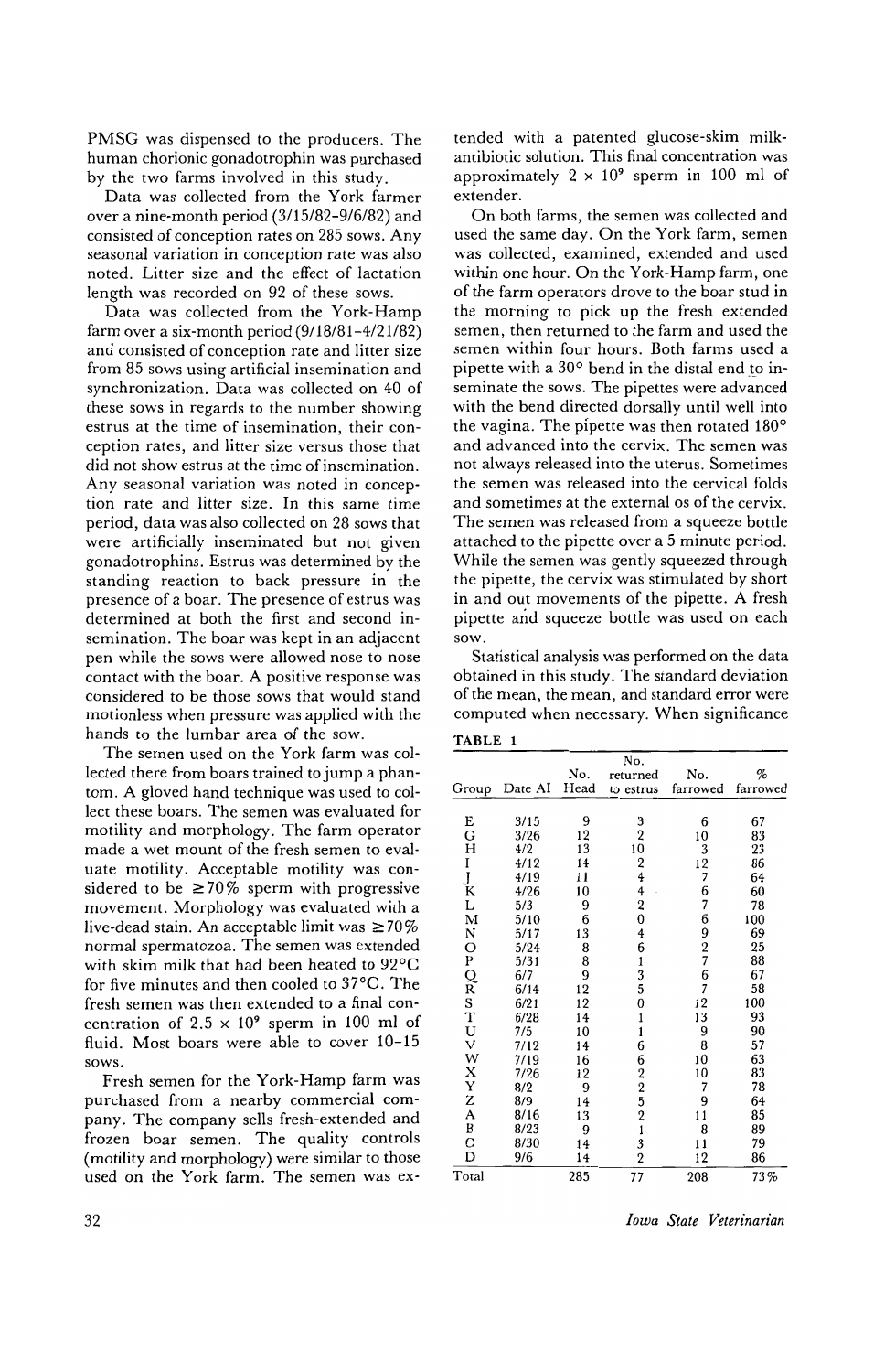between two groups was determined, an unpaired student " $T^{\hat{n}}$  test (analysis of variance) was used.

### RESULTS

Data obtained from these two farms were similar to many of the artificial insemination and estrus synchronization studies done in the past.

The conception rate of 285 Yorkshire sows was 73% (Table 1). Ninety-one of these sows were monitored for litter size (Table 2). The length oflactation was varied from 18-27 days. Litter size of those sows lactating less than 21 days were compared with those lactating 21 days or more. The average total number of pigs farrowed was  $10.56 \pm 0.40$ , and the average total number of pigs alive after one day was  $8.97 \pm 0.33$  (Table 2). The average percentage of live vs. total pigs born was 85.3% (Table 2). Thirty-five sows were allowed less than 21 days lactation. The average total number of pigs farrowed was  $9.76 \pm 0.55$ , and the average total number of live pigs was  $8.46 \pm 0.33$ . The average percentage of live vs. total farrowed in this group was 84.5%.

TABLE 2

| No. of<br>head | Days of<br>Lactation | Ave. total $#$<br>pigs farrowed | Ave. total $#$<br>pigs live | % live<br>total |
|----------------|----------------------|---------------------------------|-----------------------------|-----------------|
| 8              | 18                   | 11.8                            | 10.4                        | 88.0            |
| 8              | 19                   | 8.3                             | 7.5                         | 90.4            |
| 19             | 20                   | 9.6                             | 7.2                         | 75.0            |
| 8              | 21                   | 12.0                            | 11.0                        | 91.6            |
| 11             | 22                   | 9.0                             | 8.2                         | 91.1            |
| 8              | 23                   | 12.4                            | 11.0                        | 88.7            |
| 7              | 24                   | 12.3                            | 10.5                        | 85.4            |
| 7              | 25                   | 12.5                            | 9.5                         | 76.0            |
| 7              | 26                   | 13.3                            | 10.6                        | 79.6            |
| 8              | 27                   | 12.3                            | 11.6                        | 94.3            |
| Total          |                      |                                 |                             |                 |
| 91             |                      | $10.56 \pm 0.40$                | $8.97 \pm 0.33$             | 85.3%           |
| 35             | $21$                 | $9.76 \pm 0.55$                 | $8.46 \pm 0.40$             | 84.5%           |
| 56             | $\geq$ 21            | $11.2 \pm 0.65$                 | $9.87 \pm 0.54$             | 85.8%           |

Fifty-six sows that were allowed greater than or equal to 21 days lactation showed  $11.2 \pm 0.65$ total number of pigs farrowed,  $9.87 \pm 0.54$  total number of pigs live, and 85.8% live vs. total number of pigs. This demonstrates a significant increase ( $P < 0.05$ ) of 1.44 pigs/litter total, and 1.41 pigs/litter alive, but no significant difference  $(P>0.01)$  in percent live vs. total number of pigs, when lactation was greater than or equal to 21 days.

Results from eighty-five Yorkshire-Hampshire cross sows on the second farm demonstrated a 76.5 % conception rate and an average of *10.9±OA1* pigs per litter (Table 3). There

*Vol.* 45, *No.1* 

was no data for pigs alive after one day. Sows from this farm were allowed 21-23 days lactation.

| и | ABI |  |  |
|---|-----|--|--|
|   |     |  |  |

| No.<br>of<br>head | Date<br>AI | No.<br>returned | No.<br>to estrus farrowed | Conception<br>rate | Ave.<br>born   |
|-------------------|------------|-----------------|---------------------------|--------------------|----------------|
| 11                | 11/2       | 3               | 8                         | 72.7%              | 12.75          |
| 10                | 2/16       | $\overline{2}$  | 8                         | $80\%$             | 9.85           |
| 11                | 3/30       | 3               | 8                         | 72.7%              | 11.30          |
| 11                | 4/21       | 2               | 9                         | 81.8%              | 11.30          |
| 10                | 9/18       | 2               | 8                         | 80%                | 11.30          |
| 10                | 8/30       |                 | 6                         | 60%                | 8.5            |
| 11                | 10/23      | 4               |                           | 63.6%              | 11.4           |
| 11                | 11/2       |                 |                           | 100%               | 11.5           |
| 85                |            | 25              | 65                        | 76.5%              | $10.9 \pm .41$ |

There was a group of28 sows on this second farm that were artificially inseminated twice on the first standing estrus after weaning (approx. 4-7 days), but received no gonadotrophin treatment. The average number of pigs per litter was  $8.53 \pm 0.54$ , and there was a significant decrease ( $P > 0.05$ ) of 2.37 pigs/litter from the  $10.9 \pm 0.43$  average demonstrated by the artificial insemination and gonadotrophin sows.

Thirteen of the 85 sows given gonadotrophin were artificially inseminated three times. There was no significant difference  $(P>0.10)$  between the number of pigs/litter in this group  $10.6 \pm 0.77$  vs. those that were double mated  $(11.0 \pm 0.48)$ .

Conception rate and litter size were compared between those sows that showed no signs of estrus, those that showed estrus at first insemination, and those that showed estrus at second insemination (Table 4). Results demonstrated that only 50 % of the sows show estrus at the first insemination, and that 73.3 % show estrus at the second insemination, twelve hours later. One-quarter of the sows did not show any signs of standing estrus. There were no significant differences  $(P > 0.10)$  in the conception rate between the three groups. The number of

|  | `ABL |  |
|--|------|--|
|--|------|--|

|    | Total $#30$                                         | $%$ of 30 | % conception     | Pigs/litter      |
|----|-----------------------------------------------------|-----------|------------------|------------------|
|    | 1) No. showing<br>heat by 1st<br>insemination<br>15 | 50%       | $11/15 = 73.3\%$ | 11.0             |
| 2) | No showing<br>heat by 2nd<br>insemination<br>22     | 73.3%     | $6/7 = 85.7\%$   | 10.5             |
| 3) | Did not show<br>heat<br>at any<br>point             |           |                  |                  |
|    | 8                                                   | 26.6%     | $6/8$ = 75%      | 11.3             |
| 4) | Average                                             |           | 76.6%            | $10.96 \pm 0.52$ |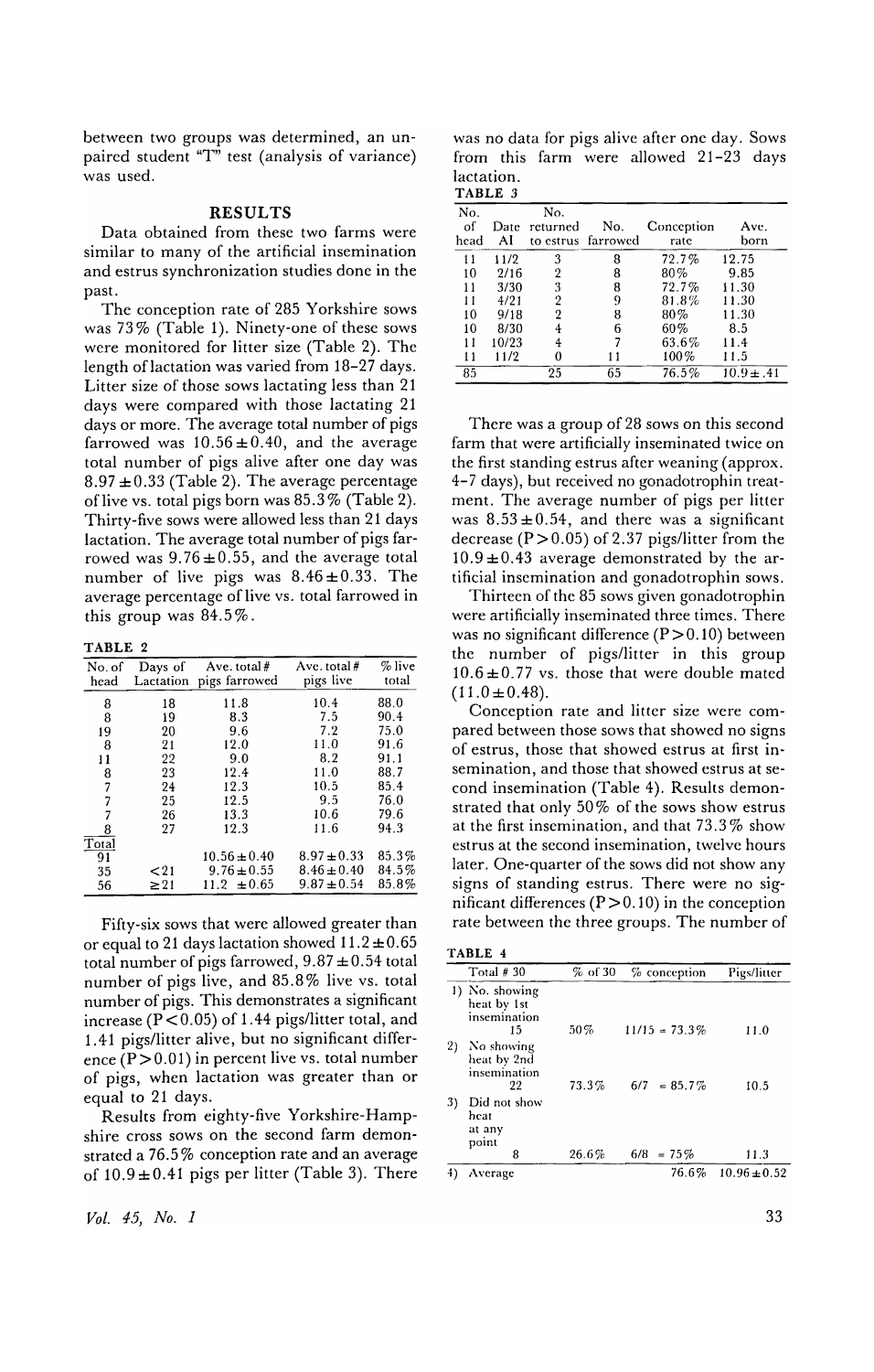pigs/litter did not differ significantly  $(P > 0.10)$ between the three groups (Table 4). The average conception rate and number of pigs/litter in these thirty sows (76.6% and  $10.96 \pm$ 0.52, respectively) did not differ from the herd average (76.5% and  $10.9 \pm 0.42$ ).

When sows were artificially inseminated and given gonadotrophin the average number of pigs/litter on the two farms was  $10.73 \pm 0.41$ . There was no significant difference  $(P > 0.10)$ in conception rate of sows artificially inseminated August-November (78.2 $\pm$ 6.4) and those inseminated December-July  $(75.4 \pm 1.8)$ (Table 5). Number of pigs per litter from the

TABLE 5

| Month AI       | $%$ conception   |
|----------------|------------------|
| 2              | 80%              |
| 3              | 77.4%            |
| 4              | 74%              |
| 5              | 70%              |
| 6              | 80.1%            |
|                | 71%              |
| 8              | $80\%$           |
| 9              | 83%              |
| 10             | 60%              |
| 11             | 90%              |
| Month $(8-11)$ | $78.2\% \pm 6.4$ |
| Month $(1-7)$  | $75.4\% \pm 1.8$ |

York farm was monitored throughout the tcsting period in order to detect any seasonal variability. The data from sows farrowing between August and November, a traditionally low fertility season, and those farrowing between December and July, were analyzed for significant seasonal effect. There was no significant difference  $(P > 0.10)$  between those farrowing between August and November  $(10.67 \pm 0.72)$  and those farrowing between December and July  $(11.3 \pm 0.59)$ .

#### **DISCUSSION**

An important finding in this study was the tremendous enthusiasm the owners of these two farms had for the artificial insemination/estrus synchronization programs they were using. They found these methods easy to use, convenient, and economically profitable.

The conception rates of 73% (York) and 76% (York-Hamp) were comparable with data collected from previous reports.<sup>18,19,22,23</sup> Singleton<sup>24</sup> suggested that an  $82\%$  conception rate could be achieved. Thc values obtained in this study wcre very good considering it was strictly a field study and the people performing the artificial insemination and injections were without special training. There was no previous knowledge of reproductive physiology.

In this study, pipettes were used to inseminate rather than the rubber spiral-tipped catheter. The semen is more likely to be deposited in the uterus when the spirette is used, whereas the site of deposition using the pipette was less exact.

A 10.73 pig/litter overall average was very good for a commercially oriented operation.23.25.26 It demonstrates that artificial insemination and estrus synchronization need not reduce the number of pigs born. In fact, the results from the York-Hamp farm shows that synchronization and AI produced a 2.4 pig/litter increase over artificial insemination alone. This would suggest that AI plus gonadotrophin treatment was superior to AI alone. The increase of 1.4 pigs/litter in both number alive and total number born for the  $\geq$  21 day lactation schedule was significant  $(P<0.05)$ . This supports previous work that demonstrated a 2 pig/litter increase when sows were allowed between 21-28 days lactation. <sup>16</sup> It has also been reported previously that conception rates in sows also increase if lactation is  $\geq$  21 days.<sup>16</sup> This data was not available for this study.

The number of pigs/litter and the conception rate did not vary with the time of year. A seasonal variation has previously been reported, and has shown that the summer and fall months are times of decreased conception. 26.27 It is advantageous to the farmer if there is no seasonal variation in productivity. Otherwise, the producer must breed more animals or face a drop in production.

The results of this field trial favor breeding twice over breeding three times. There was not much difference in number of pigs/litter (11.0) vs. 10.6) but the price of the 3rd insemination and the time involved would favor a double insemination. Data from previous studies favor a double insemination over a single insemination. 13 The single insemination gave decreased pigs/litter. 13

One of the most interesting aspects of this study was the number of hormone-treated sows showing estrus at the time of insemination vs. those not showing estrus at insemination. There was quite a high percentagc of sows not showing estrus at the first insemination  $(50\%)$ and only 73.3% showed estrus at the time of the second insemination.

However, the conception rate and number of pigs/litter did not differ significantly between those showing estrus and those not showing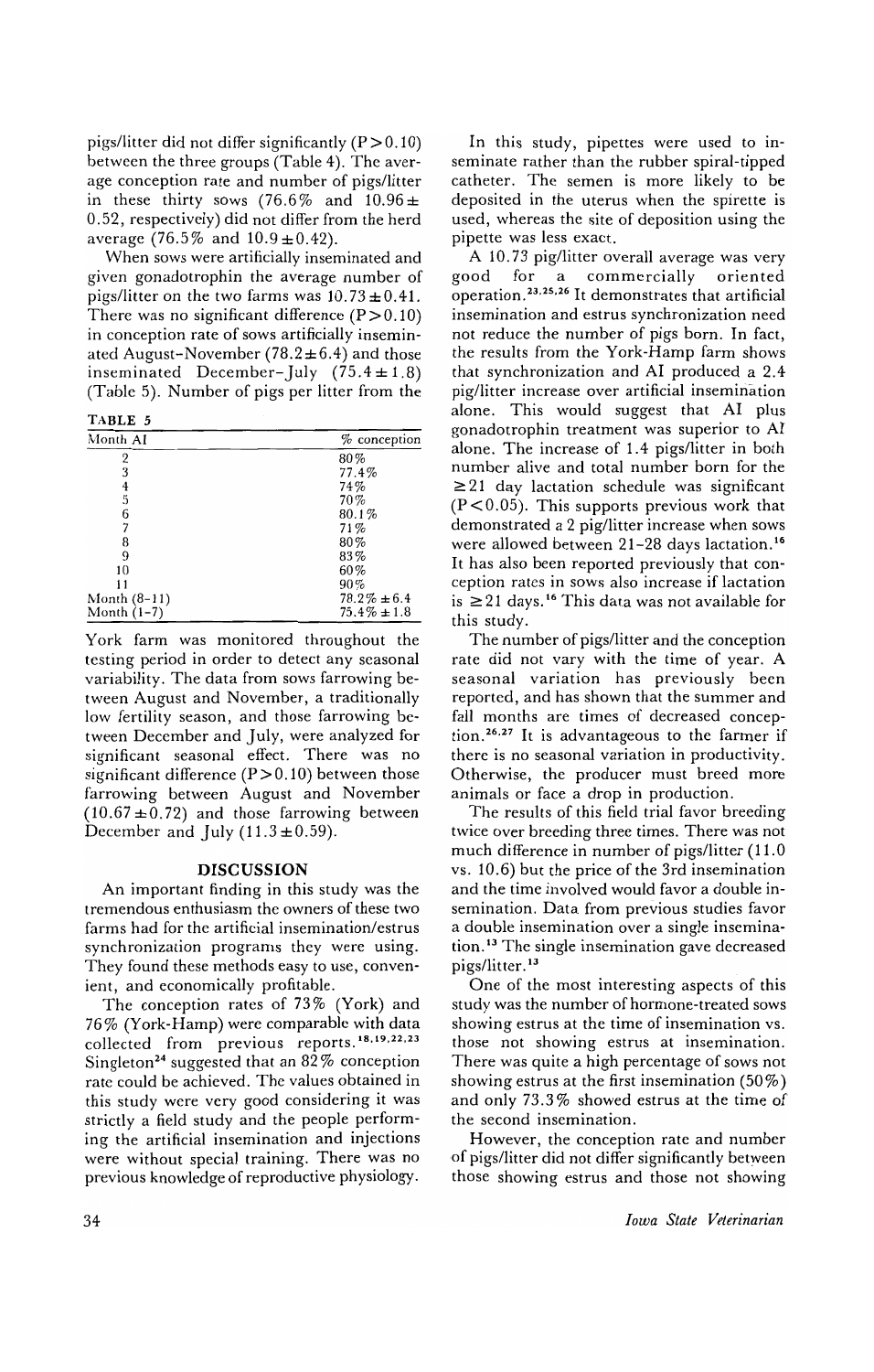estrus. The fact that approximately one-quarter of the sows did not show estrus could be explained several ways. The people observing the sows were not officially trained in such matters and lacked experience in estrus detection. The PMSG/HCG combination given to the sows might have altered the hormonal balance sufficiently to interfere with visible estrus. Nevertheless, in spite of the lack of standing estrus, the reproductive tract seemed to be adequately prepared for conception. This is significant in that the insemination of these sows did not seem to be dependent upon signs of estrus, as was the case in many of the previous studies, and affords closer synchronization of farrowing.

#### **ADDENDUM**

The methods of artificial insemination and estrous synchronization of sows used in this study have proven to be effective from both a scientific point of view and a commercial aspect. The results demonstrated an increase in litter size, better grouping of farrowing, and better utilization of boars and labor at breeding. Though this was a useful method for sows, the big interest by the producers is in the synchronization of gilts.

Several methods for synchronizing estrus in gilts have been proposed but none are in large scale use today.

One method of synchronizing gilts is to turn a boar in with them around the time you expect the gilts to start cycling or when you first notice them cycling. When the gilts have been pregnant for 18 days or more, abort them with  $PGF_{2\alpha}$ , and they should come back into heat  $4-7$  days later.<sup>28</sup>

Another method of synchronizing gilts is to make them pseudo-pregnant by administering an estrogenic compound and then recycle them with PGF<sub>2a</sub>. The gilts should come back into heat 4-7 days after the PGF*za29 •* It has been shown that 10 mg of estradiol-benzoate given subcutaneously on days 11 through 14 of the cycle will delay luteal regression for 20 days or more. If  $PGF_{2\alpha}$  is then administered in two 5 gm doses, 4 hrs apart, 10-20 days after the last estradiol injection, the gilts will exhibit synchronized estrus 4-6 days after the  $PGF_{2\alpha}$ treatment.<sup>20</sup> In this study, the gilts were then artificially inseminated at 16 and 32 hrs after the detection of estrus, and achieved a conception rate of 90 %. This method sounds very promising from a scientific point of view, but com-

*Vol.* 45, *No. 1* 

mercially there are some problems. Many injections are required demanding many hours of labor. The gilts become increasingly hard to handle as they received repeated injections. Most importantly, determination of the specific day of the estrous cycle is difficult in a large scale commercial operation.

An estrogenic compound placed in the feed or water would be the most practical method of synchronizing these gilts. No such compounds are presently in use. If there was such a compound it could be placed in the feed of cycling gilts or gilts close to cycling for 18-21 days. This would create a group of pseudopregnant gilts. The estrogenic compound could be kept in the feed until a suitable group of gilts was assembled. PGF*2a* could then be given and a synchronized estrus would occur 4-6 days later.

Another method of synchronizing gilts is with the use of progestogens. The basic mechanism of progestogens is to inhibit the maturation and ovulation of follicles and thereby keep the gilt in a diestrus-like situation. Most of the work done in this area has been with the progestogen allyl trenbolone (17 $\alpha$ -allyl estratiene 4-9, 11, 17 B-ol-30ne). One of the big problems with the use of any progestogen is the possibility of producing cystic ovaries and thereby inhibiting fertility. It was found that allyl trenbolone inhibited estrus when 15 mg was fed daily for 18 days.<sup>29</sup> There was no loss of fertility, no signs of an increased incidence of cystic ovaries, and was followed by a fertile estrus approximately 5 days after withdrawal of the drug. This study also demonstrated that the degree of synchronization and the proportion of animals exhibiting estrus was much greater in cycling gilts (97%) than in prepubertal gilts  $(75\%)$ . Another progestogen that has been experimented with is methallibure.<sup>30</sup> Studies have shown that when methallibure was fed to cycling gilts for 20 days, and 1000 I. U. of PMSG was injected SQ afterwards, followed by 500 I.U. of HCG given 96 hrs after the PMSG, a conception rate of 90% and litter sizes of 8-11 were observed.<sup>30</sup>

Though there have been many methods of estrus synchronization in gilts proposed, none are in widespread use. Allyl trenbolone is not approved for use in swine in the United States.

It has been demonstrated by this study and past studies that artificial insemination and estrus synchronization is both plausible and possible on a commercial basis. The commer